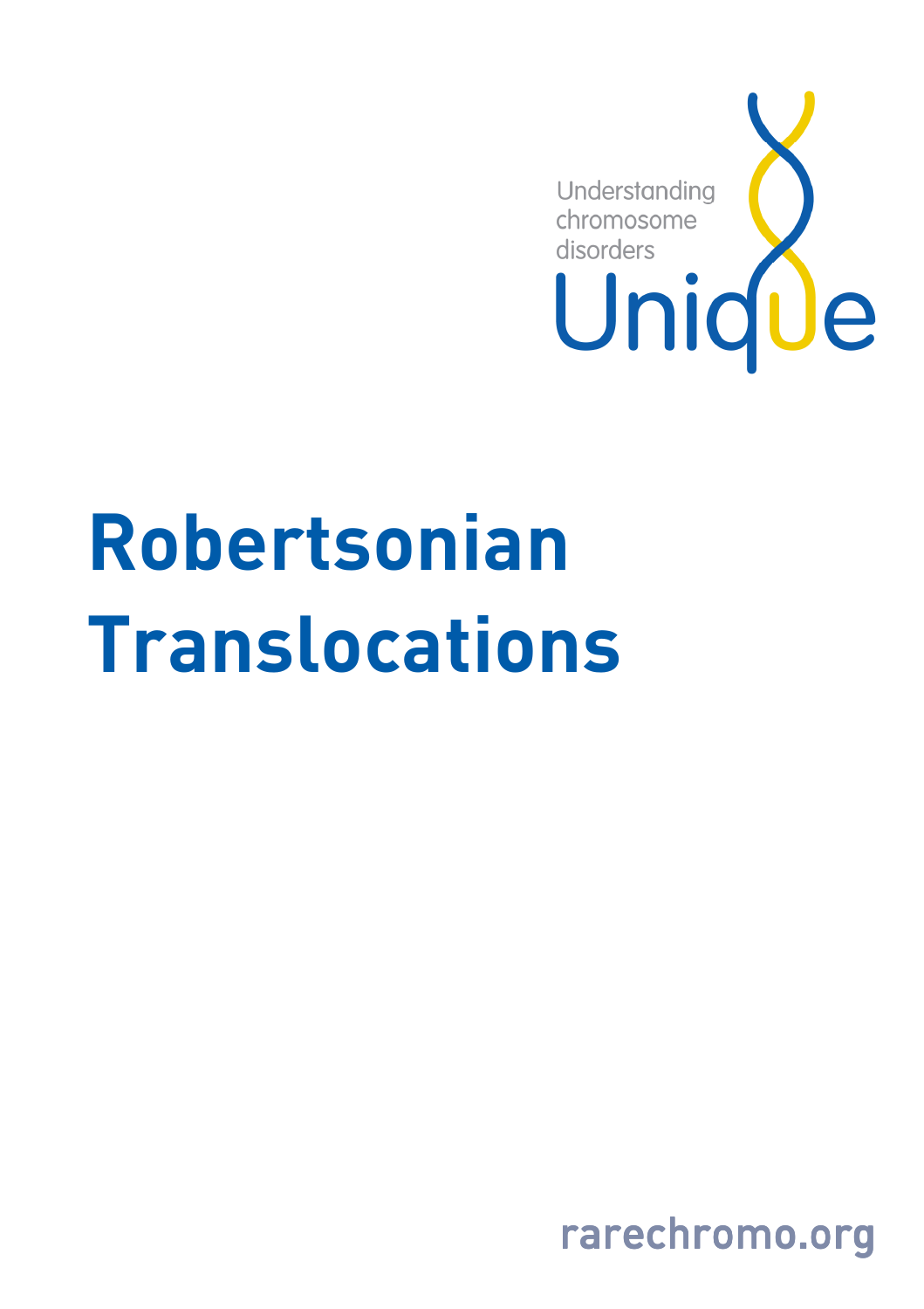# Robertsonian translocations

A Robertsonian translocation is an unusual type of chromosome rearrangement caused by two particular chromosomes joining together. Out of every 1,000 newborn babies, one has a Robertsonian translocation.

The phrase Robertsonian translocation is too long for normal conversation and many people shorten it to rob.

When the translocation is **balanced**, the person with it is called a **Robertsonian** translocation carrier. As carriers are healthy and have a normal lifespan, many never discover about their unusual chromosome rearrangement. In fact, the translocation can be passed down in families for many generations without anyone discovering.

An **unbalanced** Robertsonian translocation may come to light after a baby is born with a chromosome disorder. Most babies with unbalanced Robertsonian translocations have parents with normal chromosomes. A minority of babies have one parent who is a Robertsonian translocation carrier.

## What are chromosomes?

Chromosomes are the microscopically small structures in the nucleus of the body's cells that carry genes. These genes are the instructions that tell our bodies how to develop and work properly. We have 46 chromosomes in all, 23 inherited from our father and 23 from our mother.

Each chromosome has a short arm and a long arm. Five of the 23 chromosomes have a very small short arm that contains no unique genes; these are chromosome 13, 14, 15, 21 and 22. Technically, they are called acrocentric chromosomes.

In a Robertsonian translocation, two of the five acrocentric chromosomes have broken at the beginning of the short arm near the point where it meets the long arm. The long arms have then fused together. This chromosome then consists of two long arms but no short arms.

The short arms are lost but as all the genes on a short arm are available on the short arms of other acrocentric chromosomes, a Robertsonian translocation carrier will have no health problems due to their chromosome rearrangement. However, while other people usually have 46 chromosomes, Robertsonian translocation carriers have 45. In this leaflet we also call the chromosome with the Robertsonian translocation a fused chromosome.



One person in 1,300 has a rob chromosome made up of the long arms of 13 and 14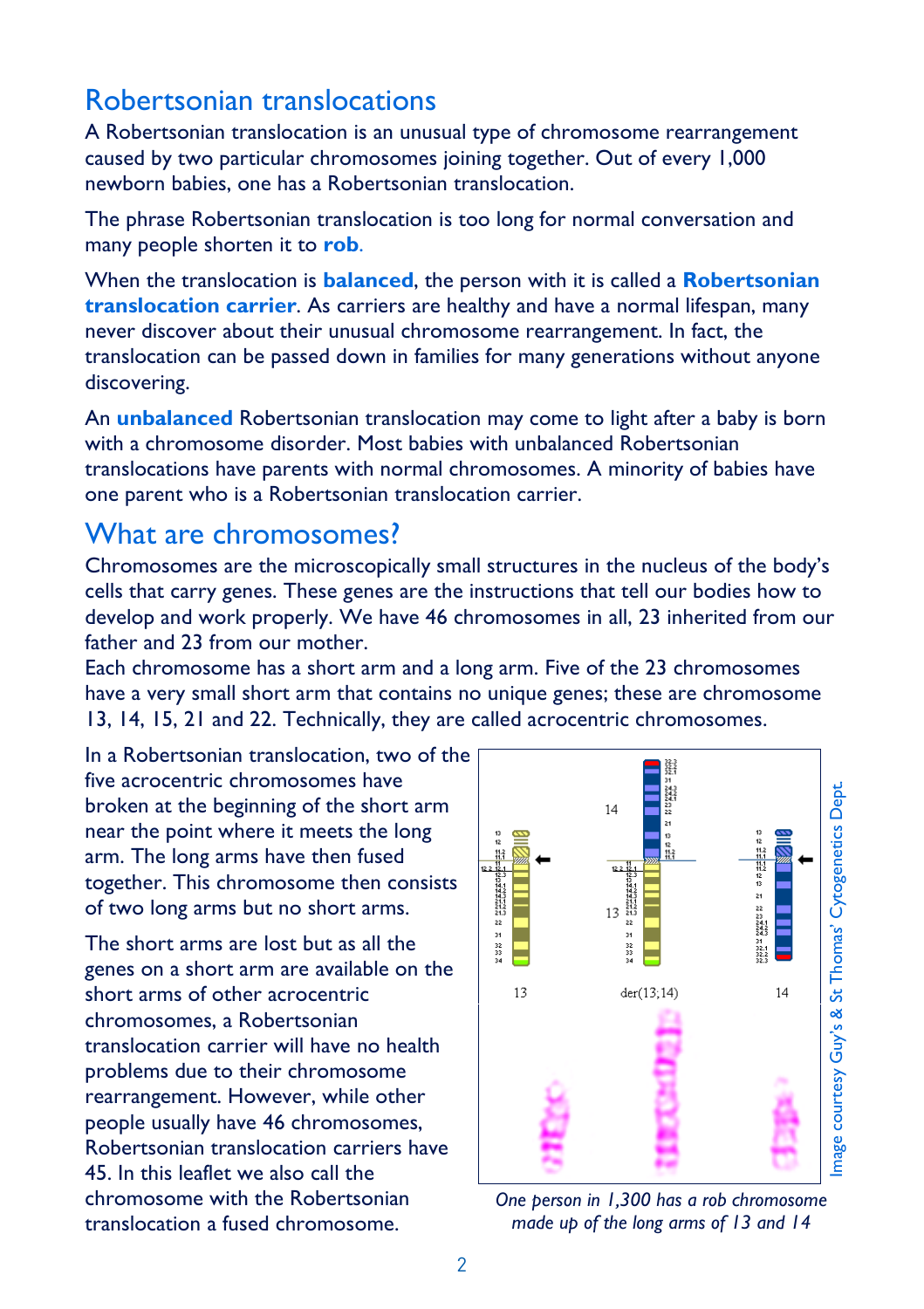# Why does being a Robertsonian carrier matter?



A balanced Robertsonian translocation only matters when a couple tries for a baby. When one parent is a Robertsonian translocation carrier there are four possible outcomes. The most common outcomes are 1 and 2. In the examples on this page, the mother is a Robertsonian14;21 carrier. The father has two separate 14s and two separate 21s.

## A normal pregnancy and baby



The baby does not inherit the fused chromosome and has a normal make-up of 46 separate chromosomes.

## 2 A normal pregnancy and baby but the baby is a carrier



The baby inherits the fused chromosome but, like their carrier parent, is expected to grow and develop normally.

#### 3 A baby or a pregnancy with a chromosome disorder



Occasionally a baby will be born with a chromosome disorder. Translocation Down's syndrome is the most common and can occur when the long arm of chromosome 21 forms part of the fused chromosome. This and other disorders are described on pages 4 and 5.

#### 4 Pregnancy loss or failure to establish a pregnancy

Many men who are Robertsonian carriers appear to have normal fertility, but the translocation can interfere with sperm production so some men have a very low sperm count.

If either partner produces sperm or eggs that do not have a balanced chromosome make-up, they are more likely to contribute to a pregnancy that leads to loss, either as a miscarriage - often before the pregnancy is recognised - or much more rarely as stillbirth.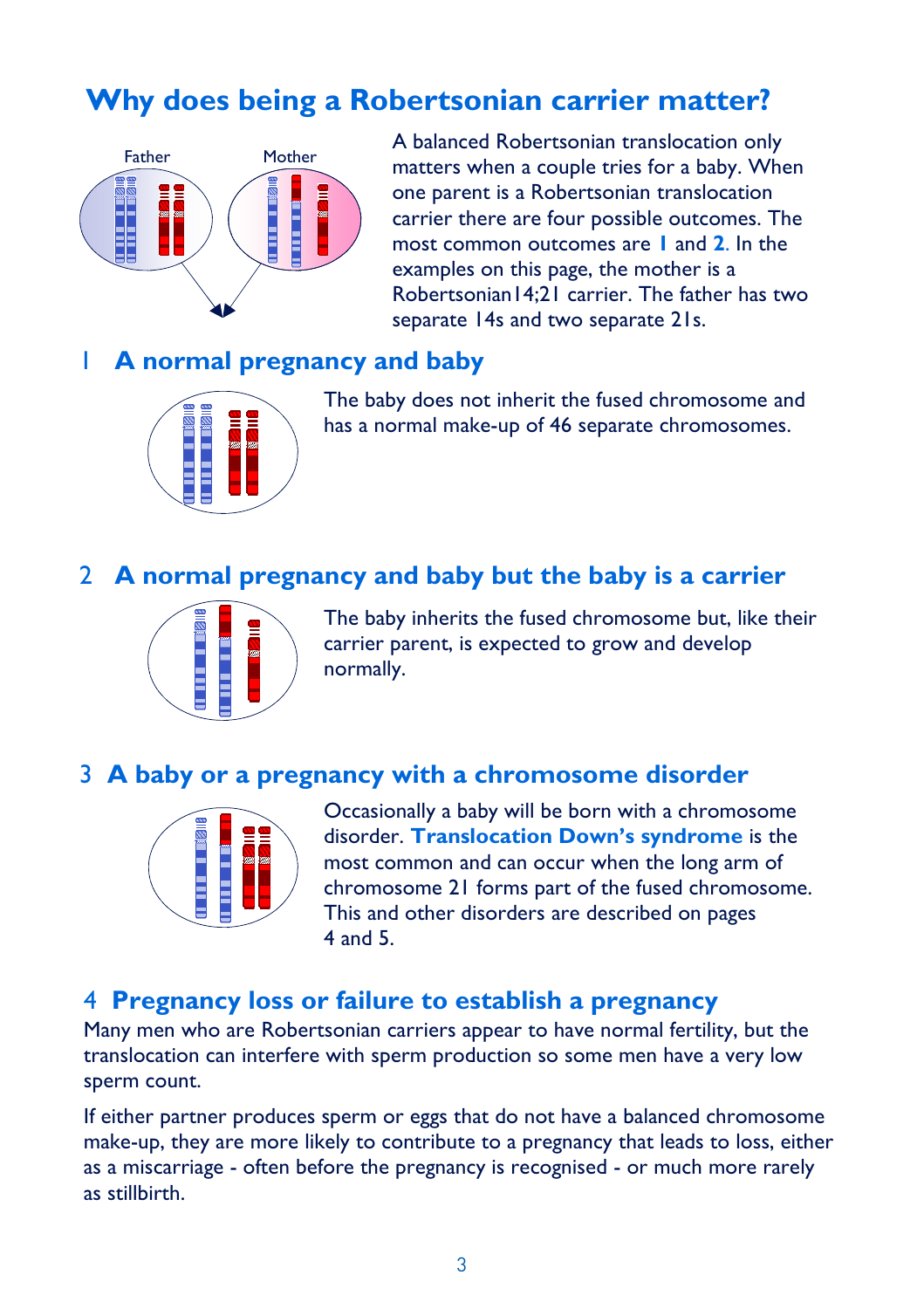# A baby or a pregnancy with a chromosome disorder

Different chromosome disorders can occur. In all of them, the cause is:

either the unbalanced Robertsonian translocation has arisen as a one-off event and the parents have completely normal chromosomes. Geneticists call this de novo, meaning that it is not inherited. It is then extremely unlikely ever to happen again.

or one parent is a Robertsonian translocation carrier.



# Translocation Down's syndrome

The Robertsonian translocation is unbalanced and the baby has three copies of the long arm of chromosome 21 instead of two. This causes a type of Down's syndrome called translocation Down's syndrome. The effects on the baby are exactly the same as when Down's syndrome is caused by having an extra entire chromosome 21.

A test of the parents' chromosomes will show why the baby has translocation Down's syndrome.

- $\bigcirc$  In most families, both parents have normal chromosomes. The Robertsonian chromosome including an additional long arm of 21 fused together for the first time when the egg or sperm that went to make up the baby was created. This type of event is termed de novo and the risk of it happening again is very low indeed.
- $\bigcirc$  In a smaller number of families, one parent is a Robertsonian translocation carrier. In almost every family, the mother is the carrier parent. She has passed on her translocation chromosome that includes the long arm of 21 as well as a normal chromosome 21. The baby has two long arms of chromosome 21 from the mother (remember: with 21, only the long arm matters) as well as a chromosome 21 from the father. With two 21s plus one long arm 21, Down's syndrome develops.



# Translocation trisomy 13

If the fused chromosome includes the long arm of chromosome 13, there is a slight risk of having a baby with trisomy 13 (Patau syndrome). This syndrome causes such serious birth defects including congenital heart disease that only one baby in 10 survives to their first birthday. Sadly, those children who do survive have profound developmental delay.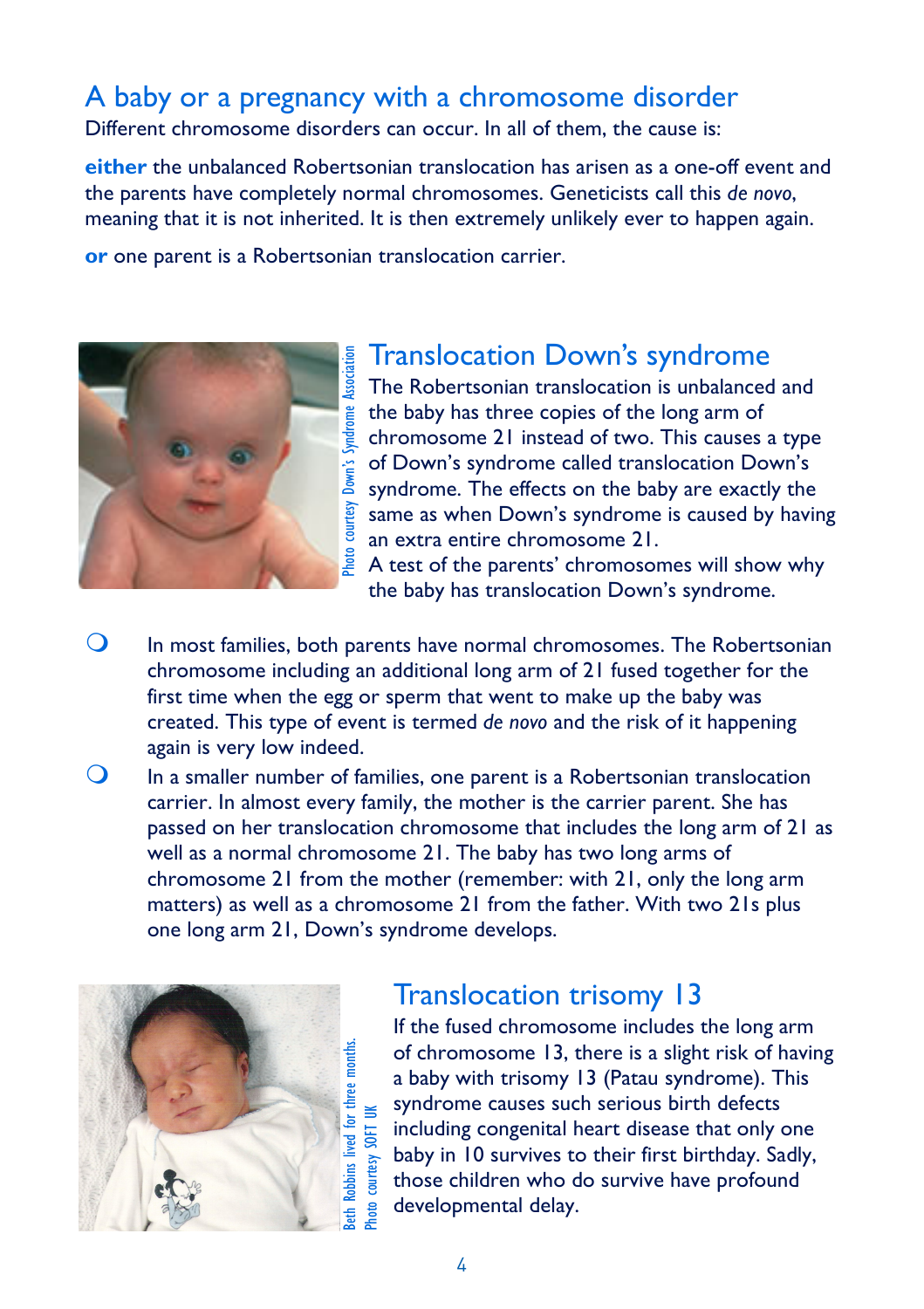Uniparental disomy (UPD) describes a collection of very varied chromosome disorders. In babies affected by Robertsonian translocations these disorders are extremely rare. They occur when the developing embryo has attempted to 'correct' a trisomy by disposing of the spare third copy of the chromosome. This can leave the baby with two copies of the chromosome from the same parent instead of the normal balance of one copy from each parent. If the corrected chromosome is 13, 21 or 22, it is unlikely to be important.

#### Chromosome 14

When the corrected chromosome is 14 and the baby inherits two chromosome 14s from the mother, typical features include a slight developmental delay, short stature, speech delay, feeding difficulties as a baby, early puberty, spinal curvature, high cholesterol levels, low muscle tone and hypermobile joints.

When the corrected chromosome is 14 and the baby inherits two chromosome 14s from the father, typical features include excess amniotic fluid in pregnancy, low birthweight, a narrow ribcage causing breathing problems, a hernia in the abdominal wall and moderate to severe learning difficulty. Unique publishes a leaflet on UPD14.

## Chromosome 15

When the corrected chromosome is 15 and the baby inherits two chromosome 15s from the mother, the baby will have typical features of Prader-Willi syndrome, including overweight, short stature and learning difficulties.

When the corrected chromosome is 15 and the baby inherits two chromosome 15s from the father, the baby will have typical features of Angelman syndrome, including epilepsy, severe learning difficulties, an unsteady walk and a PO Box 13694 happy disposition.



#### Prader-Willi Syndrome Association (UK) www.pwsa.co.uk admin@pwsa-uk.demon.co.uk 125a London Road Derby DE1 2QQ Tel: 01332 365676

www.pwsusa.org

#### ASSERT

## www.angelmanuk.org

assert@angelmanuk.org Musselburgh EH21 6XH Tel: 01268 415940

www.angelman.org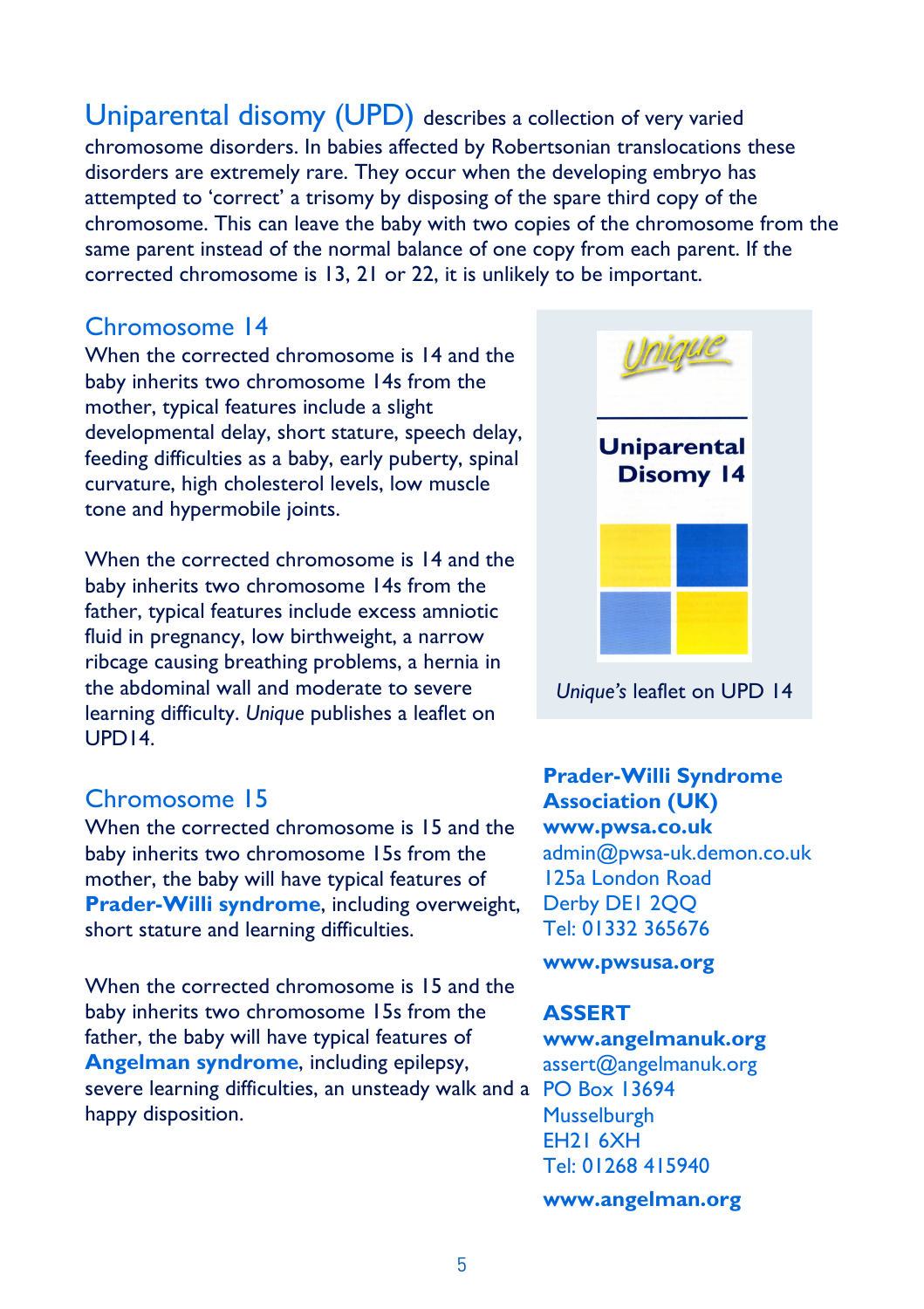# What are the risks of having more than one affected pregnancy or child?

This depends chiefly on whether either parent is a Robertsonian translocation carrier. If neither parent is a carrier, it is extremely unlikely that another baby will be conceived with an unbalanced Robertsonian translocation. If the mother is a carrier and her translocation chromosome includes 21, there is an appreciable risk of having another affected pregnancy. For other carriers, the risk is low.

#### Mother has 13;21, 14;21, 15;21 or 21;22 10-15% risk of a baby with translocation Down's. Mother has 13;14, 13;15, 13;21 or 13;22 1% chance of having a baby with trisomy 13. Mother has 14;15, 14;22 or 15;22 Almost certainly no risk of having a baby with a trisomy, but possible risk of miscarriage or UPD. Father with any Robertsonian combination Low risk, below 1%, of any child being affected.

#### If one parent is a Robertsonian translocation carrier

# For carriers, what are the risks of pregnancy loss?

Generally speaking, Robertsonian translocation carriers do have an increased risk of pregnancy loss. While a few babies with trisomy 13 or 21 will survive, those with trisomy 14, 15 or 22 usually miscarry in the first twelve weeks. It has been suggested that certain Robertsonian translocation carriers are particularly prone to pregnancy loss. If you are a carrier and have repeated pregnancy losses, you should be able to discuss your options with your genetics service.

# What are the chances of a couple with fertility problems having a child?

Most couples where one partner is a Robertsonian translocation carrier do not have fertility problems but if they do, it is possible to help by using assisted reproduction. In carrier men, 10 to15% of the sperm may be chromosomally unbalanced and in addition it is thought that the translocation chromosome may block the creation of sperm. As even men with low sperm counts do produce some sperm, it should still be possible to achieve pregnancy using intracytoplasmic sperm injection (ICSI). In countries where this is permitted, pre-implantation genetic diagnosis (PGD) may also be offered to ensure that implanted embryos are chromosomally balanced. If you have had more than one affected pregnancy or have had repeated miscarriages caused by unbalanced chromosomes, this is an option to consider.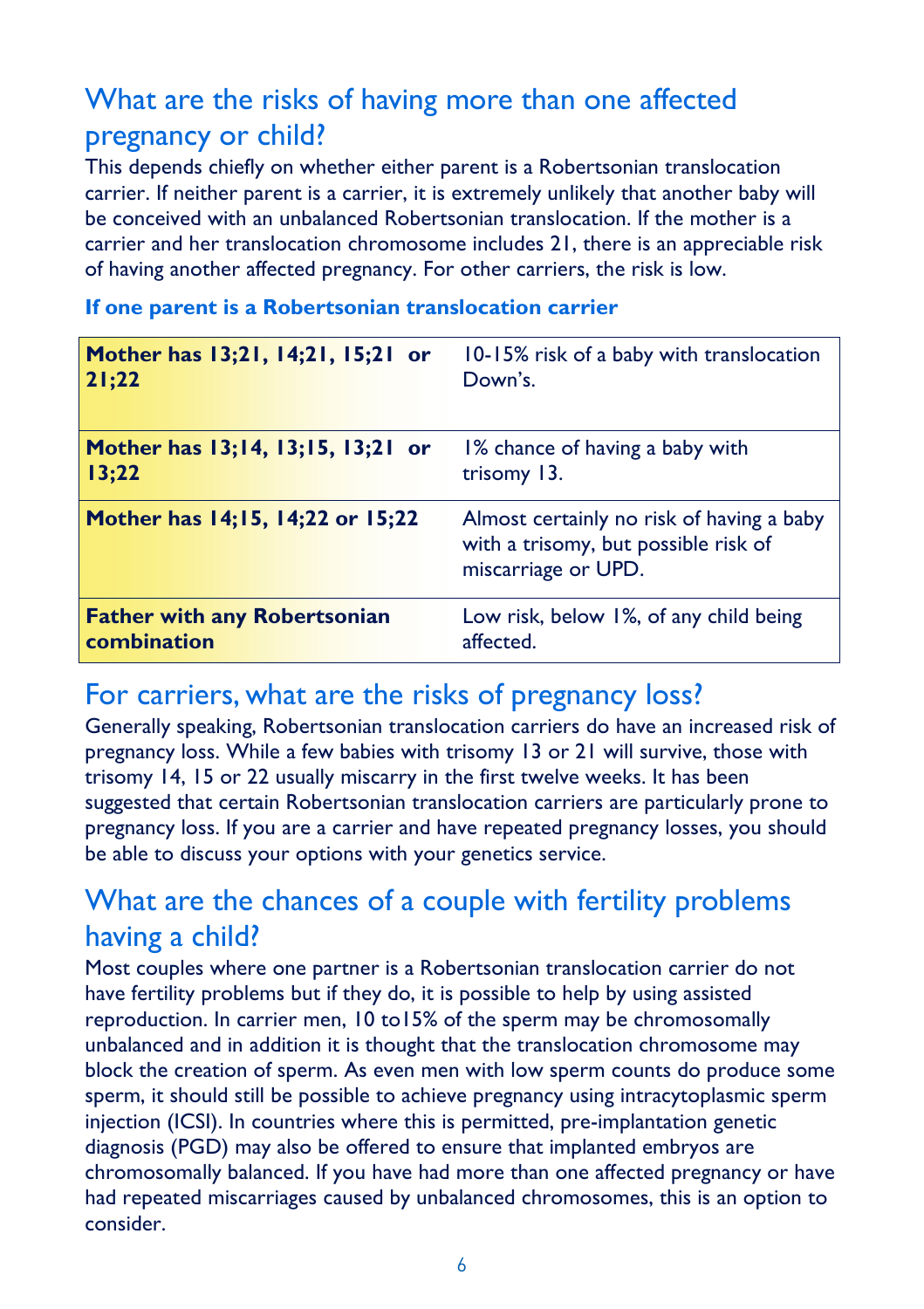# Same-chromosome translocations

There is a group of carriers whose translocation chromosome consists of the two long arms of the same chromosome – 13;13, 14;14, 15;15, 21;21 or 22;22. These carriers will always produce eggs or sperm with unbalanced chromosomes – either with two copies of the chromosome or with none. This means that they can never achieve a normal fullterm pregnancy. For these couples, egg or sperm donation can offer the hope of pregnancy.



 15;15 21;21 Same-chromosome translocations

# How does a Robertsonian translocation happen?

The great majority of Robertsonian translocations very likely arise when the eggs (or more rarely sperm) are forming. In the case of eggs, this means that the process started when the mother of the first person in the family with a Robertsonian translocation was herself a three or four-month-old fetus in her mother's womb. Many families wonder what they did wrong to cause this. In reality, chromosomes break and rejoin as a natural part of evolution and as a parent you cannot control this. No environmental, dietary or lifestyle factors are known to cause Robertsonian translocations, so there is nothing you did before you were pregnant or during pregnancy that caused this and nothing you could have done to prevent it.

# How unusual is it to be a Robertsonian carrier?

| <b>Robertsonian translocation</b> | <b>Approximately how common are</b><br>carriers? |
|-----------------------------------|--------------------------------------------------|
| 13;14                             | 1:1,300                                          |
| 14;21                             | 1:12,500                                         |
| 14;15                             | 1:20,000                                         |
| 13;13, 13;15, 13;22, 14;22        | 1:50,000                                         |
| 13;21, 15;22                      | 1:100,000                                        |
| 15;21, 21;21, 21;22               | 1:200,000                                        |

Although one person in 1,000 is a Robertsonian carrier, some combinations of the five acrocentric chromosomes are much more common than others.